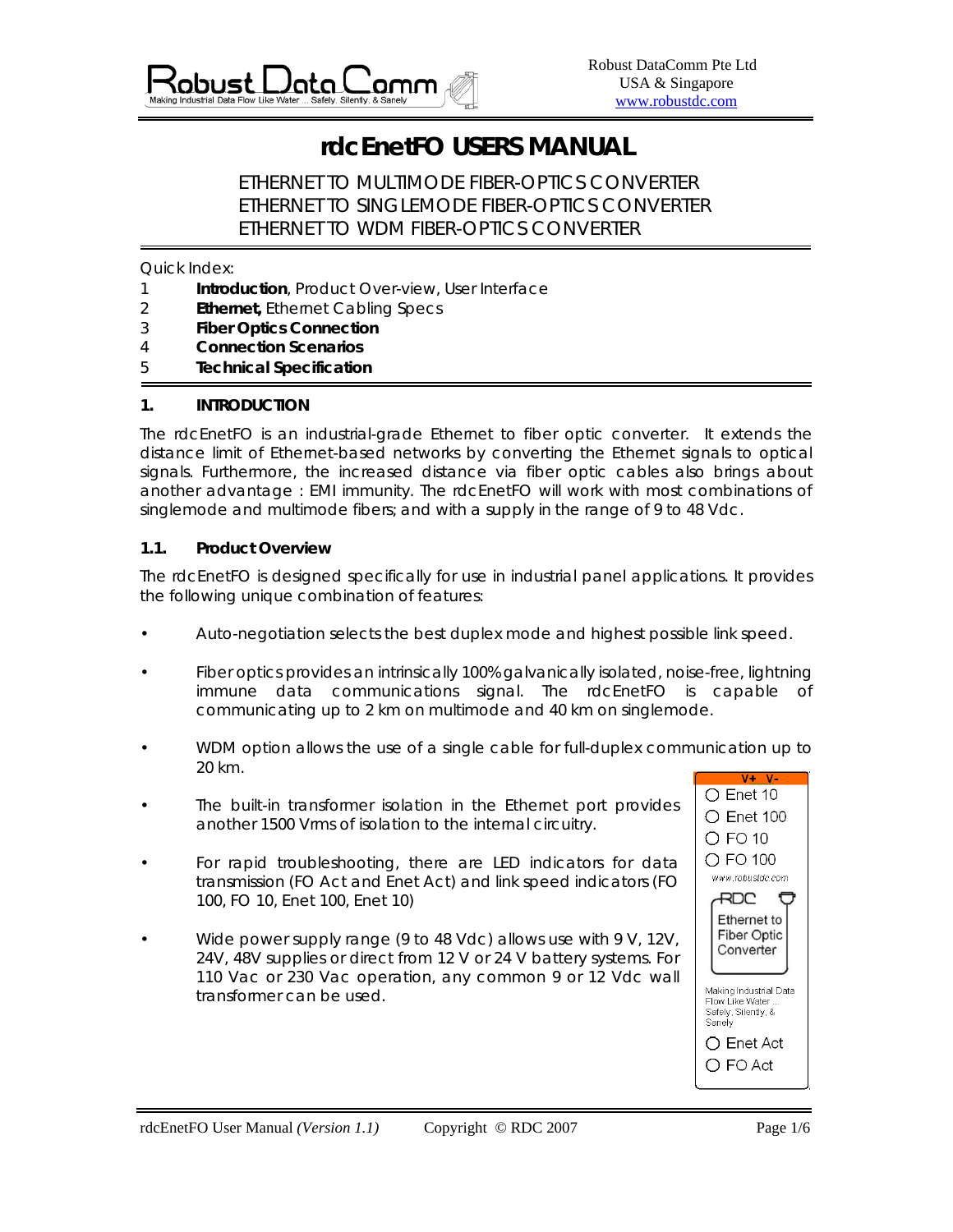

# **1.2. User Interface**

The rdcEnetFO is designed for user-friendly application. The Yellow LEDs **FO Act** and **Enet Act** blinks when any data is received on the Optical and Ethernet ports respectively. Link speed indicators **FO 100, FO 10, Enet 100, Enet 10** indicate the negotiate speed at both ports.

### **2. Ethernet**

Most modern network hubs or switches support MDI/MDI-X. The rdcEnetFO will generally work with either a straight or crossover cable.

## **2.1 Ethernet cabling specifications**

This section describes guidelines for using 10/100BaseT twisted-pair cabling:

- Recommended cable is 22 to 26 AWG category 3 or category 5 unshielded solid copper twisted pair (standard telephone wire), at least Level 2 (two twists per foot).
- Maximum distance of a segment—from concentrator to node—is 100 meters (328 feet).
- Ethernet network interface cards (NICs) are available with built-in 10/100BaseT transceivers and a 15-pin AUI port.
- Devices with standard AUI ports may be attached by using a twisted-pair transceiver (MAU).

In the event that a predated hub or switch is used, then a crossover cable is required. All the necessary information for fabricating both types of cables is shown below and on the next page.



Figure 1 - Both ends of a straight cable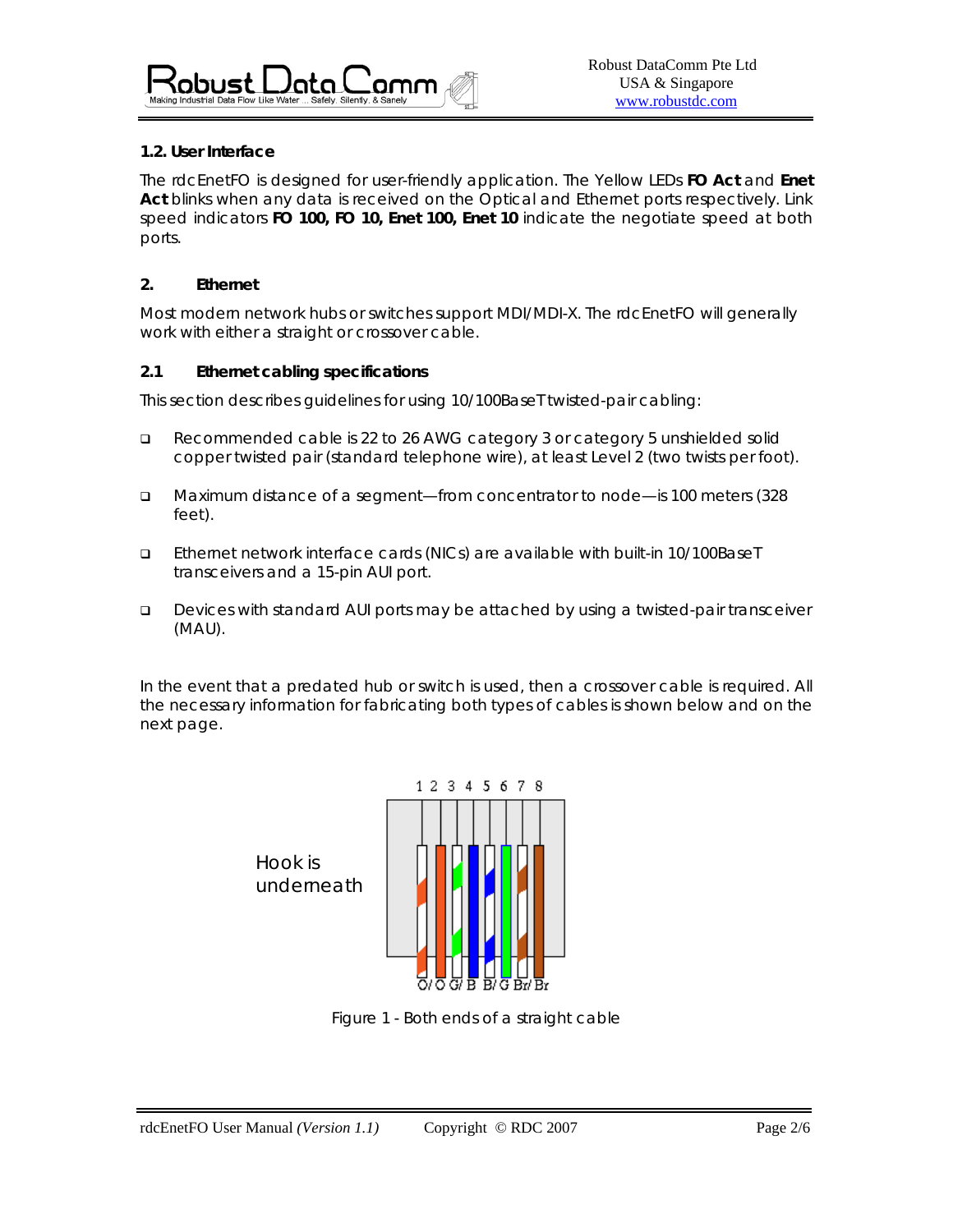



Figure 2 - Both ends of a crossover cable

The pinout are shown in the tables below.

| Pin | Colour             | Pair | Description |
|-----|--------------------|------|-------------|
|     | White Orange       | 2    | TXDATA+     |
| 2   | Orange             | 2    | TXDATA-     |
| 3   | <b>White Green</b> | 3    | RXDATA+     |
|     | Blue               |      |             |
| 5   | White Blue         |      |             |
|     | Green              | २    | RXDATA-     |
|     | White Brown        |      |             |
|     | <b>Brown</b>       |      |             |

Table 1 - Pinout for both ends of Straight Cable

| Pin | Colour       | Pair           | Description |
|-----|--------------|----------------|-------------|
|     | White Green  | $\mathcal{P}$  | TXDATA+     |
| 2   | Green        | $\mathfrak{D}$ | TXDATA-     |
| 3   | White Orange | 3              | RXDATA+     |
|     | Blue         |                |             |
| 5   | White Blue   |                |             |
| 6   | Orange       | 3              | RXDATA-     |
|     | White Brown  |                |             |
| 8   | <b>Brown</b> |                |             |

Table 2 - Pinout for one end of a Crossover Cable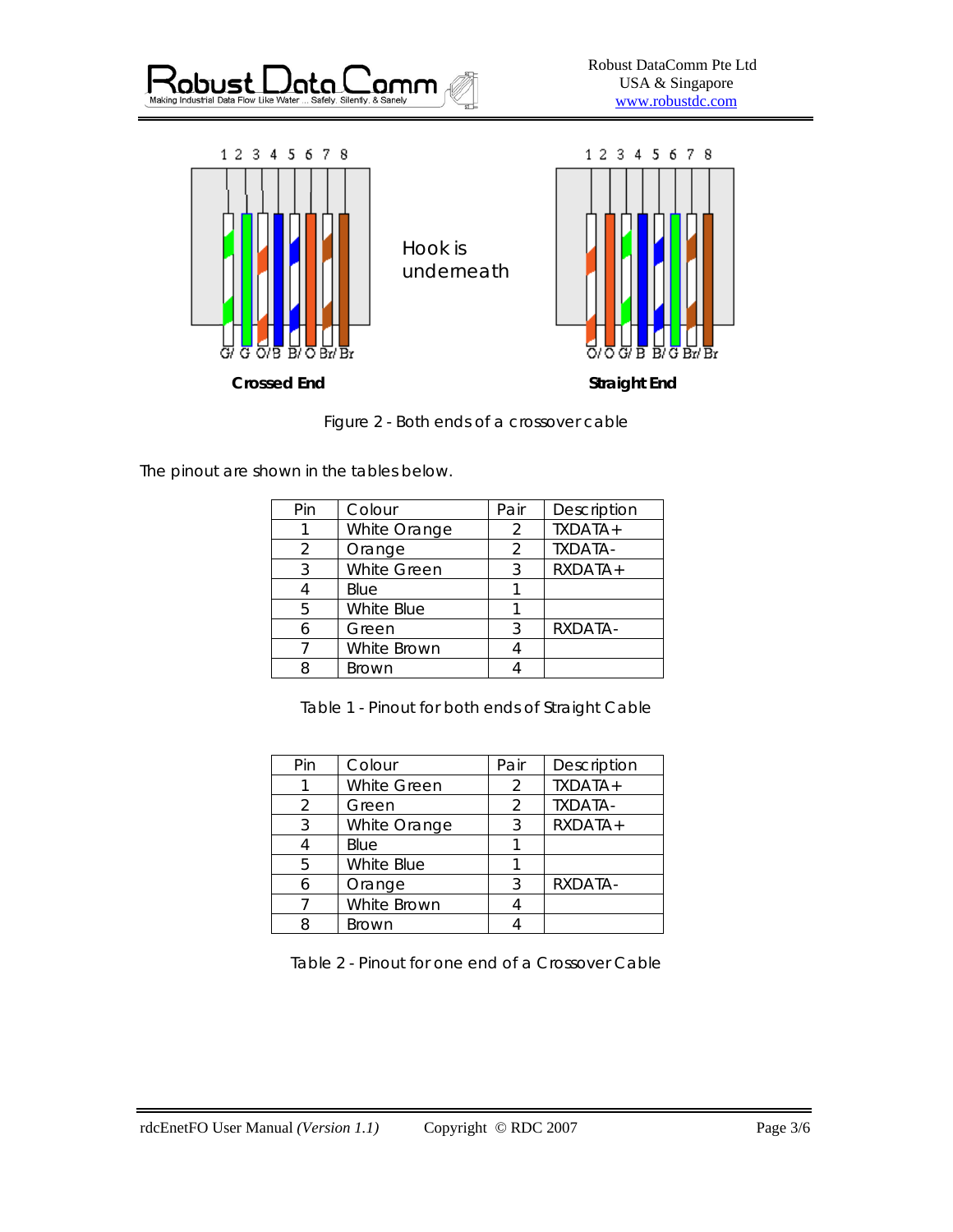Kobust I <u>Jata l</u>

# **3. Typical Set Up**

A typical setup is shown in Figure 3a below.



Figure 3a - Connection between both rdcEnetFO

For the WDM option, the connection is simpler as only one fiber optic cable is need, as shown in Figure 3b below.



Figure 3b - Connection between both rdcEnetFO for WDM option

The rdcEnetFO will accept any voltage in the range of 9 to 48 Vdc. It is recommended that the rdcEnetFO be used in pairs.

# **4. Connection Scenarios**

The rdcEnetFO does not support automatic switching of MDI/MDI-X. This means that the ethernet device that the rdcEnetFO is connected to, has to handle the "crossing" of the Ethernet cable where necessary. Sections 4.1 and 4.2 will describe the various connection scenarios.

# **4.1 Connection to Older Ethernet Devices (Especially Older Hubs)**

Some of the older 10-BaseT hubs do not support auto MDI/MDI-X. They are configured as MDI. Since the rdcEnetFO is also configured as MDI, a cross cable is need. Refer to Fig 2 for the pinouts to fabricate a cross cable.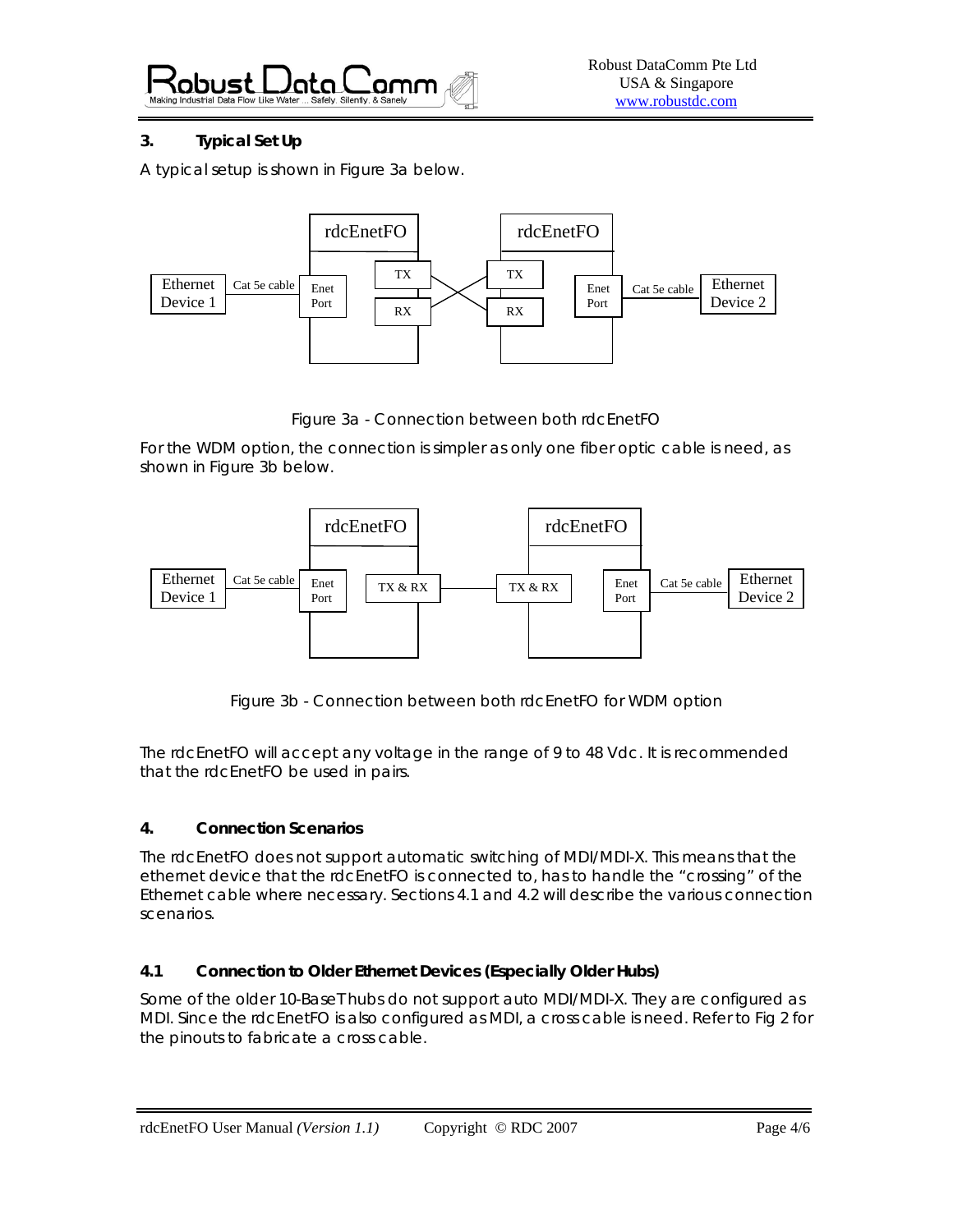

# **4.2 Connection to Newer Ethernet Devices**

Most newer switches and hubs support auto MDI/MDI-X. Hence, either a straight or cross cable can be used.

# **4.3 Speed Settings**

The rdcEnetFO is configured to auto-negotiate the best connection speed between the two ethernet devices.

The fiber link will not work if both ethernet devices are forced to run at different speeds.

Hence, it is recommended to enable the auto speed negotiation on both ethernet devices. If all else fails, force both ethernet devices to operate at 10 Mbps.

# **5. Troubleshooting**

| Fault                                | <b>Action Required</b>                                                                                                                                       |
|--------------------------------------|--------------------------------------------------------------------------------------------------------------------------------------------------------------|
| Unit does not power on               | Check that the supply voltage is in the<br>$\bullet$<br>range of 9 to 48 Vdc.                                                                                |
|                                      | Ensure that the supply wirings are not<br>reversed and are correctly terminated.                                                                             |
| No link between 2 units of rdcEnetFO | Check that the ethernet devices at<br>$\bullet$<br>both ends are configured to run at the<br>same speed or ensure that auto speed<br>negotiation is enabled. |
|                                      | Check that the fiber connections are<br>connected correctly. i.e. TX to RX etc.                                                                              |
| Link utilization is poor             | Check if the hub or switch is causing a<br>٠<br>bottleneck.                                                                                                  |